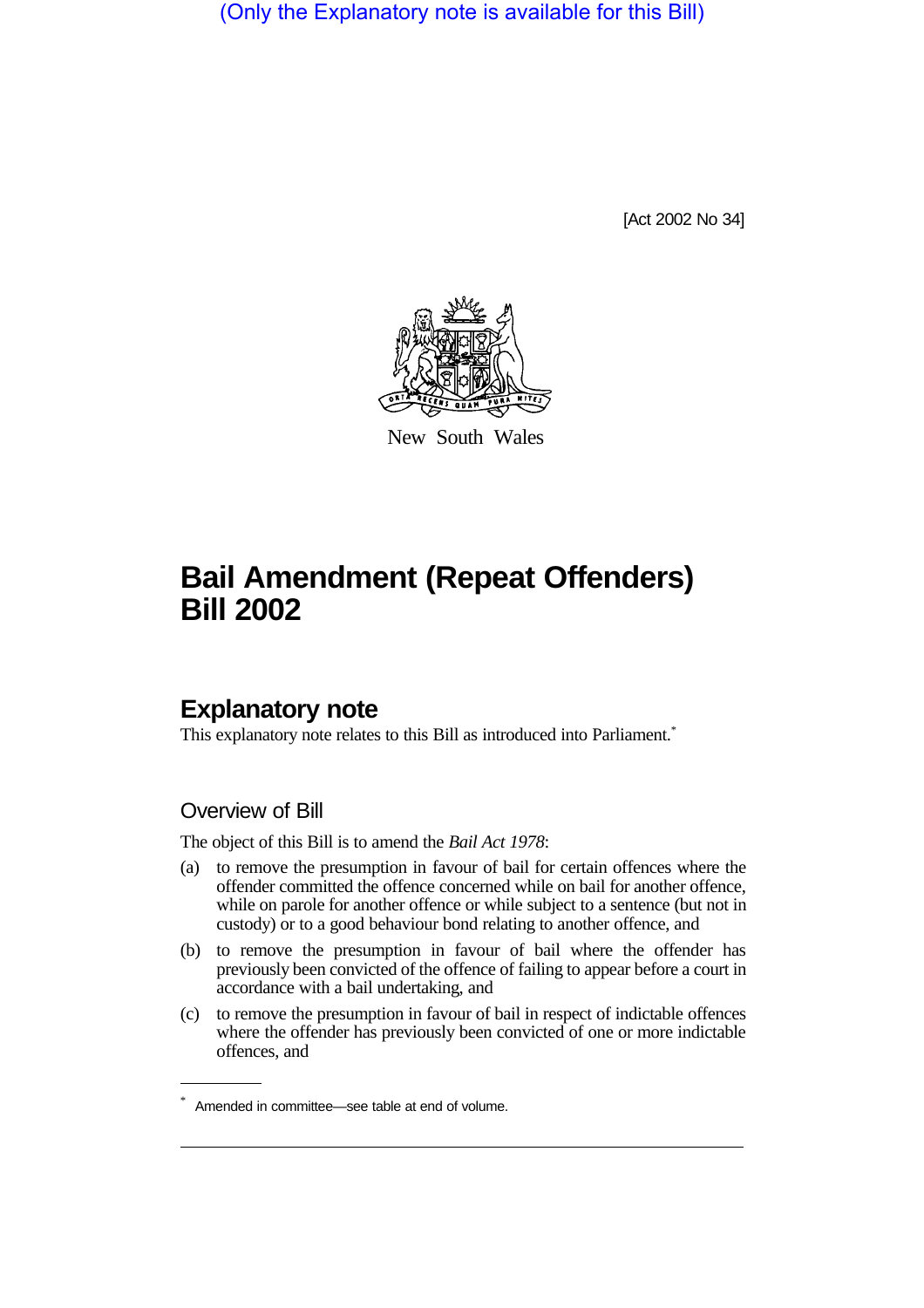Bail Amendment (Repeat Offenders) Bill 2002 [Act 2002 No 34]

Explanatory note

- (d) to require a court or authorised officer, when determining whether to grant bail to an offender who is a child or has an intellectual disability, to take into account any special needs of the offender arising from that fact, and
- (e) to require a court or authorised officer, when determining whether to grant bail to an offender who has been previously convicted of one or more indictable offences and when considering the interests of the person, to take into account the nature of the criminal history of the person, having regard to the nature, seriousness and number of those offences and the periods between them, and
- (f) to enable a court or authorised officer, when determining whether to grant bail, to grant it subject to a condition that the offender, while at liberty on bail, reside in accommodation for persons on bail and to provide for the matters to be considered when deciding whether to impose such a condition, including the availability and suitability of that accommodation, and
- (g) to make other consequential amendments and provision of a savings and transitional nature.

## Outline of provisions

**Clause 1** sets out the name (also called the short title) of the proposed Act.

**Clause 2** provides for the commencement of the proposed Act on a day or days to be appointed by proclamation.

**Clause 3** is a formal provision giving effect to the amendments to the *Bail Act 1978* set out in Schedule 1.

### **Removal of presumptions in favour of bail**

Currently, section 8 of the *Bail Act 1978* (the *Principal Act*) provides a right to release on bail for persons accused of certain minor offences, including offences not punishable by imprisonment and other minor summary offences. In relation to other more serious offences (with some exceptions relatingto drug-related offences, domestic violence offences and other specified offences), the Principal Act (in section 9) provides for an entitlement to bail subject to consideration of the matters set out in section 32 that are to be taken into account when determining whether to grant bail. For specified drug-related offences, the Principal Act provides for a presumption against bail. For offences in relation to which there is no entitlement to bail under section 8 or 9 of the Principal Act, there still remains an ability to be granted bail (see section 13). The amendments remove the presumptions in favour of bail established by section 9 of the Principal Act in certain cases. The effect of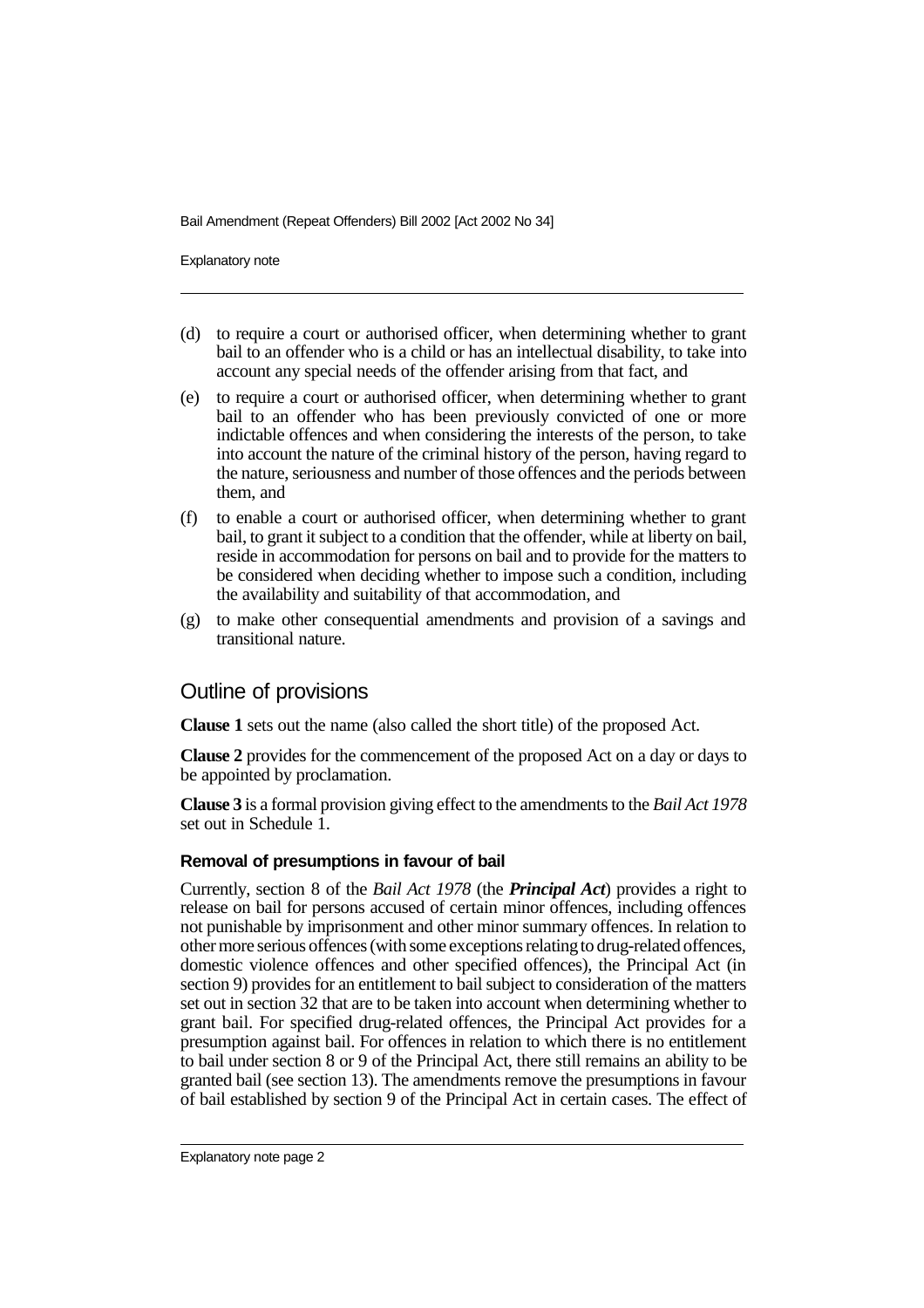Bail Amendment (Repeat Offenders) Bill 2002 [Act 2002 No 34]

Explanatory note

that removal is that, in those cases, bail will still be available as referred to in section 13 of the Principal Act, subject to consideration of the matters listed in section 32. The amendments do not affect the right to bail in section 8 of the Principal Act.

**Schedule 1 [3]** inserts proposed section 9B. The proposed section removes the presumption in favour of bail established by section 9 of the Principal Act if, at the time the person is alleged to have committed the offence concerned, the person was on bail or parole for another offence or was serving a sentence but was not in custody, or was subject to a good behaviour bond, in relation to another offence.

The proposed section also removes the presumption in favour of bail in a case where:

- (a) a person has previously been convicted of the offence of failing to appear before a court in accordance with a bail undertaking, or
- (b) a person is charged with an indictable offence and has previously been convicted of one or more indictable offences.

**Schedule 1 [2]** makes a consequential amendment.

### **Criteria to be considered in bail applications**

Section 32 of the Principal Act sets out the only matters that may be taken into account by a court or authorised officer in all cases when determining whether to grant bail.

**Schedule 1 [4]** adds a requirement that the court or authorised officer consider any special needs of an offender who is a child or a person who has an intellectual disability. It also adds a requirement that the court or authorised officer, in considering the interests of a person for whom the presumption of bail has been removed under proposed section 9B (3), consider the nature of the person's criminal history, having regard to the nature, seriousness and number of the previous offences and the periods of time between them.

### **Bail conditions**

**Schedule 1 [6]** and **[7]** enable a court or authorised officer to impose a bail condition that an accused person, while at liberty on bail, reside in accommodation for persons on bail. The court or authorised officer will be required to consider whether placement in such accommodation is available and suitable and is to consider the background of the accused person, particularly if the accused person is an Aboriginal person or a Torres Strait Islander.